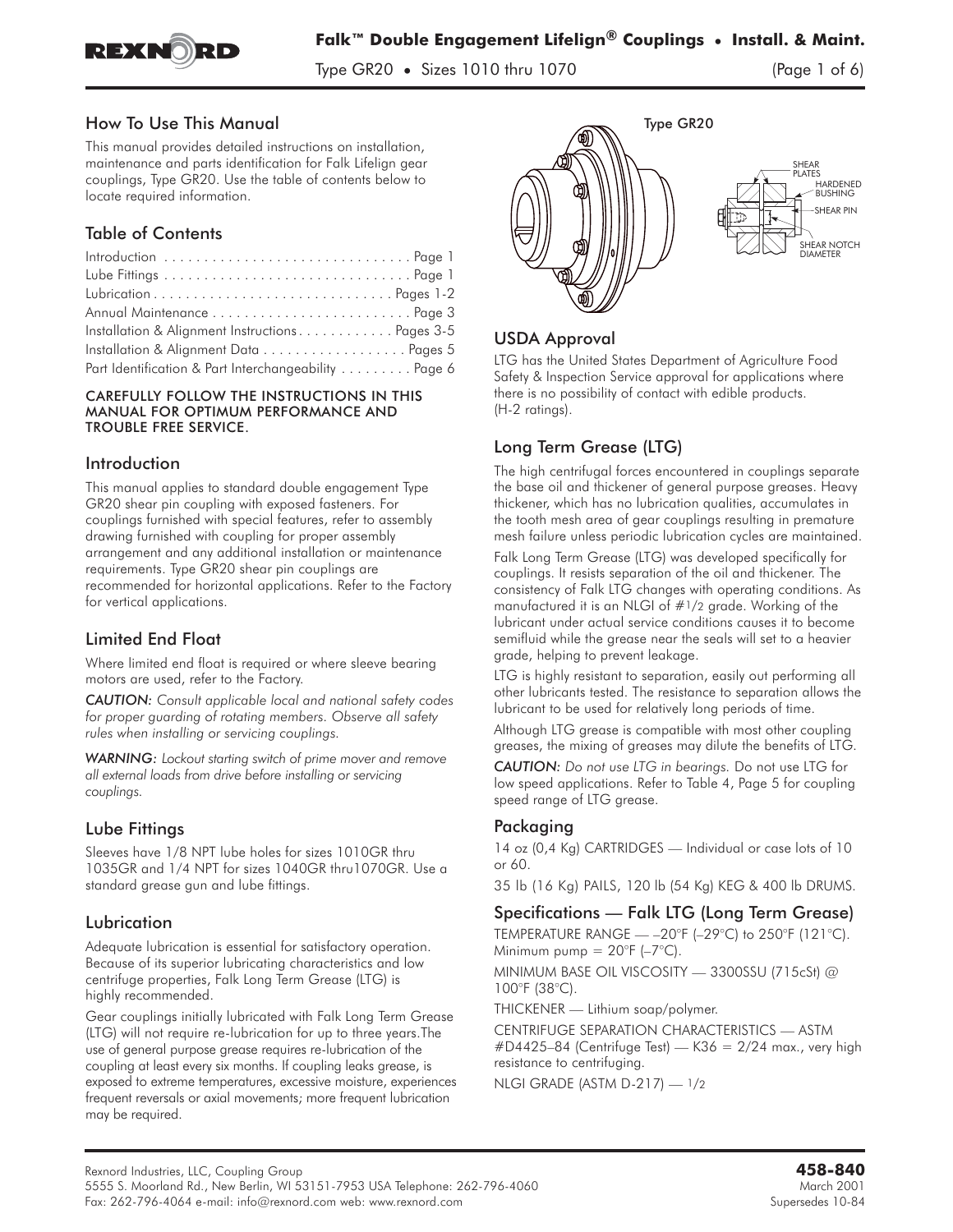

(Page 2 of 6) Type GR20 **•** Sizes 1010 thru 1070



CONSISTENCY (ASTM D-217) — 60 stroke worked penetration value in the range of 315 to 360 measured @ 77°F (25°C).

**DROPPING POINT — 350°F (177°C) minimum.**

**MINIMUM TIMKEN EP O.K. LOAD — 40 lbs. (18 kg).**

**ADDITIVES — Rust and oxidation inhibitors that do not corrode steel or swell or deteriorate synthetic seals.**

## General Purpose Grease

BI-ANNUAL LUBRICATION — The following specifications and lubricants for general purpose grease apply to gear couplings that are lubricated bi-annually and operate within ambient temperatures of –30°F (–34°C) to 200°F (93°C). For temperatures beyond this range, refer to Factory. For normal service, use a NLGI #1 extreme pressure (EP) grease EXCEPT when the coupling speed is less than the minimum specified in Table 4, Page 5. At these lower speeds, use a NLGI #0 extreme pressure (EP) grease. When one or more gear couplings in an application require NLGI #0 grease, the same grease may be used in all of the couplings. DO NOT use cup grease.

**If coupling leaks grease, is exposed to extreme temperatures, excessive moisture or experiences frequent reversals or axial movements; more frequent lubrication may be required.**

**Lubricants listed in Tables 1, 2, & 3 are typical products only and should not be construed as exclusive recommendations.**

#### Specifications — General Purpose Coupling Lubricants

**COUPLING SPEED RANGE — See Table 4, Page 5.**

TEMPERATURE RANGE  $-$  -30°F to +200°F(-34°C to +93°C) WORKED PENETRATION AT 77°F(25°C) —

NLGI #1........ .310-340 (See Table 1)

- NLGI #0........ .355-385 (See Table 2)
- DROPPING POINT 300°F(149°C) or higher

TEXTURE — Smooth or fibrous

MINIMUM TIMKEN O.K. LOAD — 30 lb.

**SEPARATION AND RESISTANCE — Low oil separation rate and high resistance to separation from centrifuging.**

**LIQUID CONSTITUENT — Possess good lubricating properties... equivalent to a high quality, well refined petroleum oil with EP additives.**

INACTIVE — Must not corrode steel or cause swelling or deterioration of synthetic seals.

# Oil Lubrication

**EP oils may be a more effective lubricant than grease when the required coupling speed is one half of the minimum speed range of NLGI #1 grease listed in Table 4, Page 5 (Minimum rpm - 2). Oil lubricated couplings must be sealed to prevent leakage, i.e. keyways, etc. Couplings must be drained and refilled with new oil every six months for operating temperatures up to 160°F (71°C) and every three months for couplings operating at temperatures of 160°F (71°C) up to 200°F (93°C). For temperatures beyond this range, refer to Factory. The minimum operating temperature must not be lower than the pour point of the oil. The specified amount of grease listed in Table 4, Page 5, is in pounds and also applies to the volume of oil in pints.**

#### **Specifications**

Type: Mild EP gear oil that meets AGMA Specifications 250.04. Grade: AGMA #8EP (ISO VG 680). **Viscosity:** 612-748 cSt @ 104°F (40°C). Pour Point: 20°F (-7°C) Maximum.

Must not corrode steel or swell or deteriorate synthetic seals.

| Manufacturer                  | Lubricant $\star$          |  |  |  |  |  |  |  |
|-------------------------------|----------------------------|--|--|--|--|--|--|--|
| Amoco Oil Co.                 | Rykon Grease #1 EP         |  |  |  |  |  |  |  |
| BP Oil Co.                    | Energrease LS-EP1          |  |  |  |  |  |  |  |
| Chevron U.S.A., Inc.          | Durg-Lith EP1              |  |  |  |  |  |  |  |
| Citgo Petroleum Corp.         | Premium Lithium Grease EP1 |  |  |  |  |  |  |  |
| Conoco Inc.                   | EP Conolith Grease #1      |  |  |  |  |  |  |  |
| Exxon Company, U.S.A.         | Lidok EP1                  |  |  |  |  |  |  |  |
| Imperial Oil Ltd.             | Ronek EP1                  |  |  |  |  |  |  |  |
| Kendall Refining Co.          | Lithium Grease L-416       |  |  |  |  |  |  |  |
| Keystone Div., Pennwalt Corp. | Zeniplex-1                 |  |  |  |  |  |  |  |
| Lyondell Lubricants           | Litholine Complex EP1      |  |  |  |  |  |  |  |
| Mobil Oil Corp.               | Mobilux EP1                |  |  |  |  |  |  |  |
| Petro-Canada Products         | Multipurpose EP1           |  |  |  |  |  |  |  |
| Phillips 66 Co.               | Philube Blue EP            |  |  |  |  |  |  |  |
| Shell Oil Co.                 | Alvania EP Grease 1        |  |  |  |  |  |  |  |
| Shell Canada Ltd.             | Alvania Grease EP1         |  |  |  |  |  |  |  |
| Sun Oil Co.                   | Sun Prestige 741 EP        |  |  |  |  |  |  |  |
| Texaco Lubricants             | Multifak EP1               |  |  |  |  |  |  |  |
| Unocal 76 (East & West)       | Unoba EP1                  |  |  |  |  |  |  |  |

## TABLE 2 - NLGI #0 EP Grease

| Manufacturer                  | Lubricant $\star$             |  |  |  |  |  |  |
|-------------------------------|-------------------------------|--|--|--|--|--|--|
| Amoco Oil Co.                 | Rykon Premium Grease 0 EP     |  |  |  |  |  |  |
| BP Oil Co.                    | Energrease LS-EP 0            |  |  |  |  |  |  |
| Chevron U.S.A., Inc.          | Durg-Lith EP 0                |  |  |  |  |  |  |
| Citgo Petroleum Corp.         | Premium Lithium Grease EP 0   |  |  |  |  |  |  |
| Conoco Inc.                   | EP Conolith Grease #0         |  |  |  |  |  |  |
| Exxon Company, U.S.A.         | Lidok EP 0                    |  |  |  |  |  |  |
| Kendall Refining Co.          | Lithium Grease L-406          |  |  |  |  |  |  |
| Keystone Div., Pennwalt Corp. | Zeniplex-0                    |  |  |  |  |  |  |
| Mobil Oil Corp.               | Mobilux EP 0                  |  |  |  |  |  |  |
| Petro-Canada Products         | Multipurpose Lotemp EP Grease |  |  |  |  |  |  |
| Phillips 66 Co.               | Philube Blue EP               |  |  |  |  |  |  |
| Shell Oil Co.                 | Alvania EP Grease RO          |  |  |  |  |  |  |
| Shell Canada Ltd.             | Alvania Grease EPW            |  |  |  |  |  |  |
| Sun Oil Co.                   | Sun Prestige 740 EP           |  |  |  |  |  |  |
| Texaco Lubricants             | Multifak EP 0                 |  |  |  |  |  |  |
| Unocal 76 (East & West)       | Unoba EP 0                    |  |  |  |  |  |  |

### **TABLE 3 - Oil Lubricants**

| Manufacturer            | Lubricant $\star$           |  |  |  |  |  |  |  |  |  |
|-------------------------|-----------------------------|--|--|--|--|--|--|--|--|--|
| Amoco                   | Permagear EP 160            |  |  |  |  |  |  |  |  |  |
| Chevron, U.S.A.         | NL Gear Compound 680        |  |  |  |  |  |  |  |  |  |
| Exxon Co., U.S.A.       | Spartan EP680               |  |  |  |  |  |  |  |  |  |
| Gulf Oil Co.            | EP Lubricant HD 680         |  |  |  |  |  |  |  |  |  |
| Mobil Oil Co.           | Mobilgear 636               |  |  |  |  |  |  |  |  |  |
| Shell Oil Co.           | Omala Oil 680               |  |  |  |  |  |  |  |  |  |
| Texaco Inc.             | Meropa 680                  |  |  |  |  |  |  |  |  |  |
| Union Oil Co. of Calif. | Extra Duty NL Gear Lube 8EP |  |  |  |  |  |  |  |  |  |

\* Lubricants listed may not be suitable for use in the food processing industry; check with lube manufacturer for approved lubricants.

Rexnord Industries, LLC, Coupling Group<br>March 2001 5555 S. Moorland Rd., New Berlin, WI 53151-7953 USA Telephone: 262-796-4060 Supersedes 10-84 Fax: 262-796-4064 e-mail: info@rexnord.com web: www.rexnord.com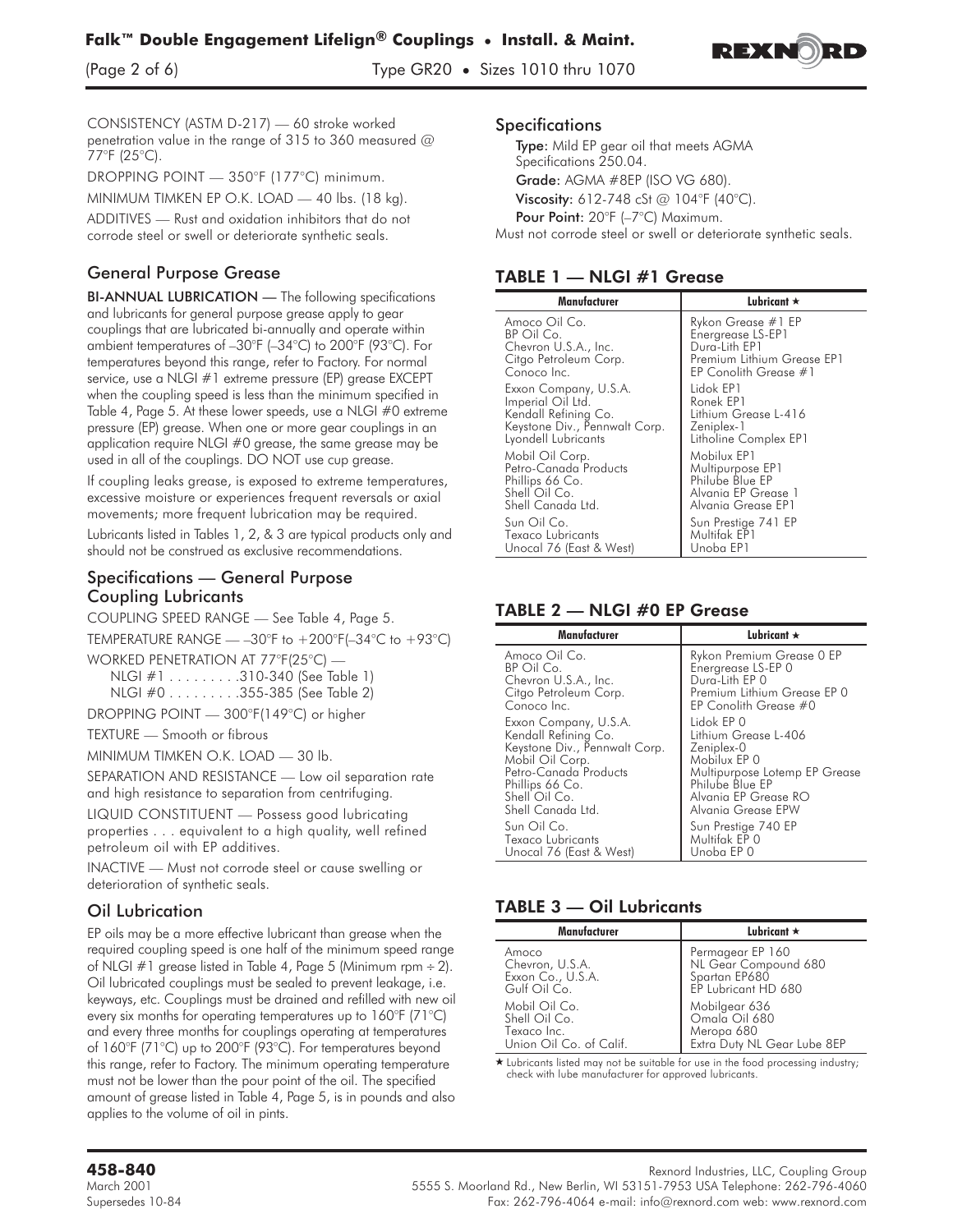

## Horizontal Coupling Installation, All Types

**Only standard mechanics tools, torque wrenches, inside micrometer, dial indicator, straight edge, spacer bar and feeler gauges are required to install gear couplings. Clean all parts using a non-flammable solvent. Check hubs, shafts and keyways for burrs. DO NOT heat clearance fit hubs. Use a lubricant that meets the specifications on Page 2. Pack sleeve teeth with grease and lightly coat seals with grease BEFORE assembly. The required amount of grease is listed in Table 4. Apply Loctite 242 or equivalent to flange fasteners and then make certain flange fasteners are tightened to the required torque listed in Table 4 on Page 5.**

Interference Fit Hubs — Unless otherwise specified, gear couplings are furnished for an interference fit without set screws. Heat hubs to 275°F(135°C) using an oven, torch, induction heater or an oil bath.

*CAUTION: To prevent seal damage DO NOT heat hubs beyond a maximum temperature of 400°F (205°C).*

**When an oxy-acetylene or blow torch is used, use an excess acetylene mixture. Mark hubs near the center of their length in several places on hub body with a temperature sensitive crayon, 275°F (135°C) melt temperature. Direct flame towards hub bore using constant motion to avoid overheating an area.**

*WARNING: If an oil bath is used, the oil must have a flash point of 350°F (177°C) or higher. Do not rest hubs on the bottom of the container. Do not use an open flame in a combustible atmosphere or near combustible materials.*

#### Maximize Performance & Life

**The performance and life of couplings depend largely upon how you install and maintain them. Before installing couplings, make certain that foundations of equipment to be connected meet manufacturers' requirements. Check for soft foot. The use of stainless steel shims is recommended. Measuring misalignment and positioning equipment within alignment tolerances is simplified with an alignment computer. These calculations can also be done graphically or mathematically, and allow the incorporation of "cold offsets", which will compensate for shaft position changes due to thermal growth.**

#### Bi-Annual Maintenance

Re-lubricate coupling if using general purpose greases. If coupling leaks grease, is exposed to extreme temperatures, excessive moisture or frequent reversals; frequent lubrication may be required.

#### Annual Maintenance

**For extreme or unusual operating conditions, check coupling more frequently.**

- **1. Check alignment per Step 6, Page 4. If the maximum operating misalignment values are exceeded, realign the coupling to the recommended installation values. See Table 4, for installation and maximum operating misalignment values.**
- **2. Check tightening torques of all fasteners.**
- **3. Inspect seal rings and gaskets to determine if replacement is required.**
- **4. Re-lubricate coupling if using general purpose grease.**

# Type GR20 Horizontal Coupling Installation



#### 1 — Mount Flanged Sleeves, Seals & Hubs

Place the flanged sleeves WITH seal rings on shafts BEFORE mounting flex hubs. Mount hubs on their respective shafts, as shown above, so that each face is flush with the end of its shaft. Allow hubs to cool before proceeding. Seal keyways to prevent leakage. Insert set screws (if required) and tighten. Position equipment in approximate alignment with approximate hub gap specified in Table 4 on Page 5.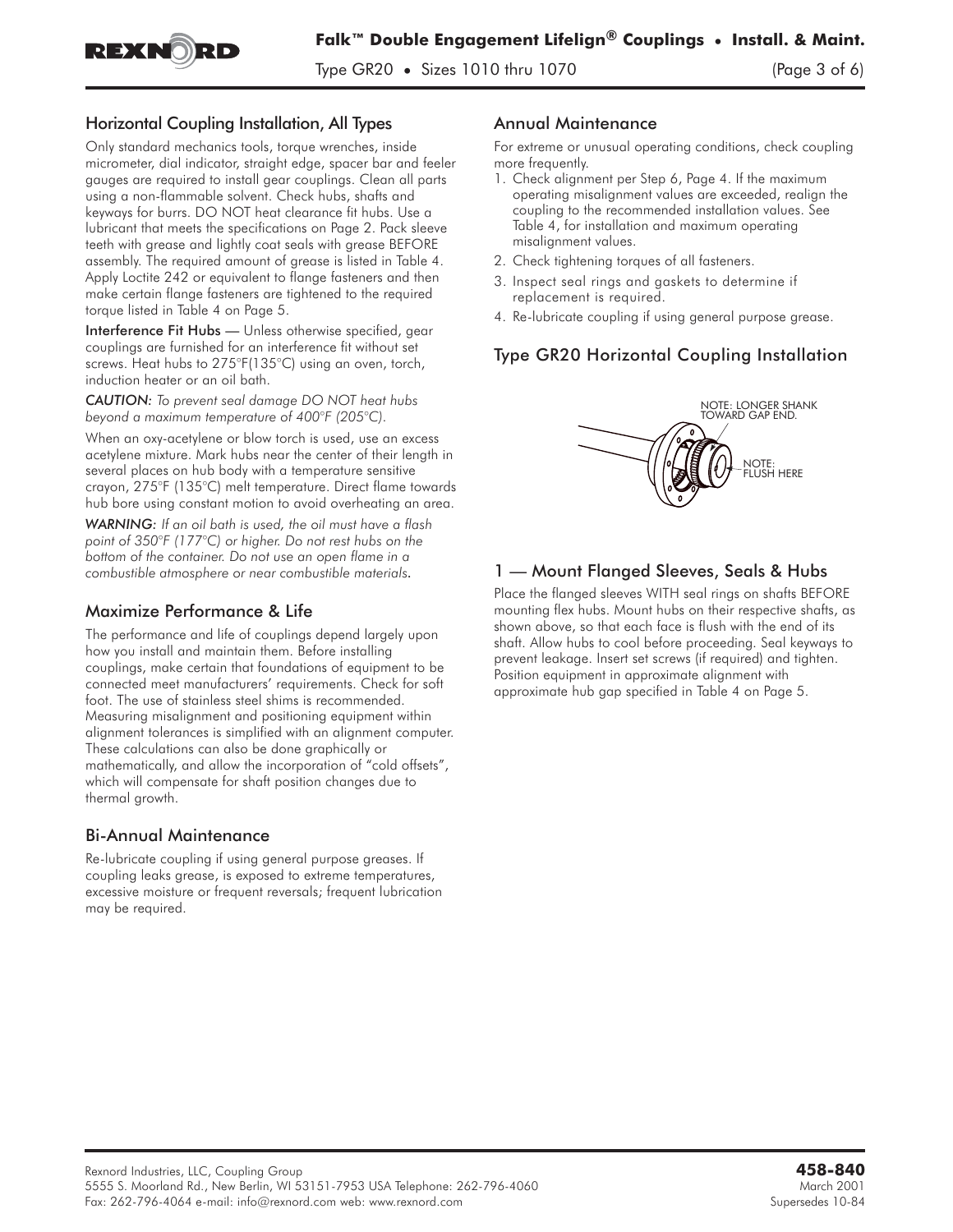

(Page 4 of 6) Type GR20 **•** Sizes 1010 thru 1070





### 2 — Gap & Angular Alignment

**Use a spacer bar equal in thickness to gap specified in Table 4. Insert bar, as shown above, to same depth at 90° intervals and measure clearance between bar and hub face with feelers.** The difference in minimum and maximum measurements must not exceed the INSTALLATION ANGULAR limit specified in Table 4.

DIAL INDICATOR - For best results always use a dial indicator. For PARALLEL OFFSET alignment, mount the indicator on one hub and take a 360° sweep on OD of adjacent hub. The total indicator reading (TIR), divided by two must not exceed the Parallel Offset limit in Table 4. For ANGULAR alignment, sweep the face of adjacent hub as near the OD as possible. The TIR must not exceed the ANGULAR limit in Table 4.



### 3 — Offset Alignment

Align so that a straight edge rests squarely (or within the limits specified in Table 4) on both hubs as shown above and also at 90° intervals. Check with feelers. The clearance should not exceed the INSTALLATION OFFSET limit specified. Tighten all foundation bolts and repeat Steps 3 and 4. Realign coupling if necessary. Grease the hub teeth.



#### 4 — Insert Gasket, Shear Plate Assembly, and Join Flanged Sleeves

Position gaskets on sleeve flange faces. Position shear plate assembly between hubs. Assemble sleeves to shear plate assembly and draw flanged sleeves into position. Check register fits for proper engagement. Use only the fasteners furnished with the coupling. IMPORTANT: Apply Loctite 242 or equivalent to flange fasteners and then tighten fasteners to torque specified in Table 4.



## 5 — Lubricate

Fill BOTH halves with recommended grease until an excess appears at an open hole; then insert plug. Continue procedure until all plugs have been inserted. *CAUTION: Remove grease fitting and make certain all plugs are inserted after lubricating.* Assemble all shear pin covers.



Wmin. Check "W" at each flexible hub.

#### 6 — Assembled Coupling Alignment Check – All Styles

The alignment can be checked without disassembling the coupling as shown above. Determine "W" by measuring distances "W" max. and "W" min. between flex hub and sleeve using a depth micrometer or feeler gages. The difference between "W" max. and W" min. must not exceed the "W" value given in Table 4. Check "W" at each coupling end.

Rexnord Industries, LLC, Coupling Group<br>March 2001 5555 S. Moorland Rd., New Berlin, WI 53151-7953 USA Telephone: 262-796-4060 Supersedes 10-84 Fax: 262-796-4064 e-mail: info@rexnord.com web: www.rexnord.com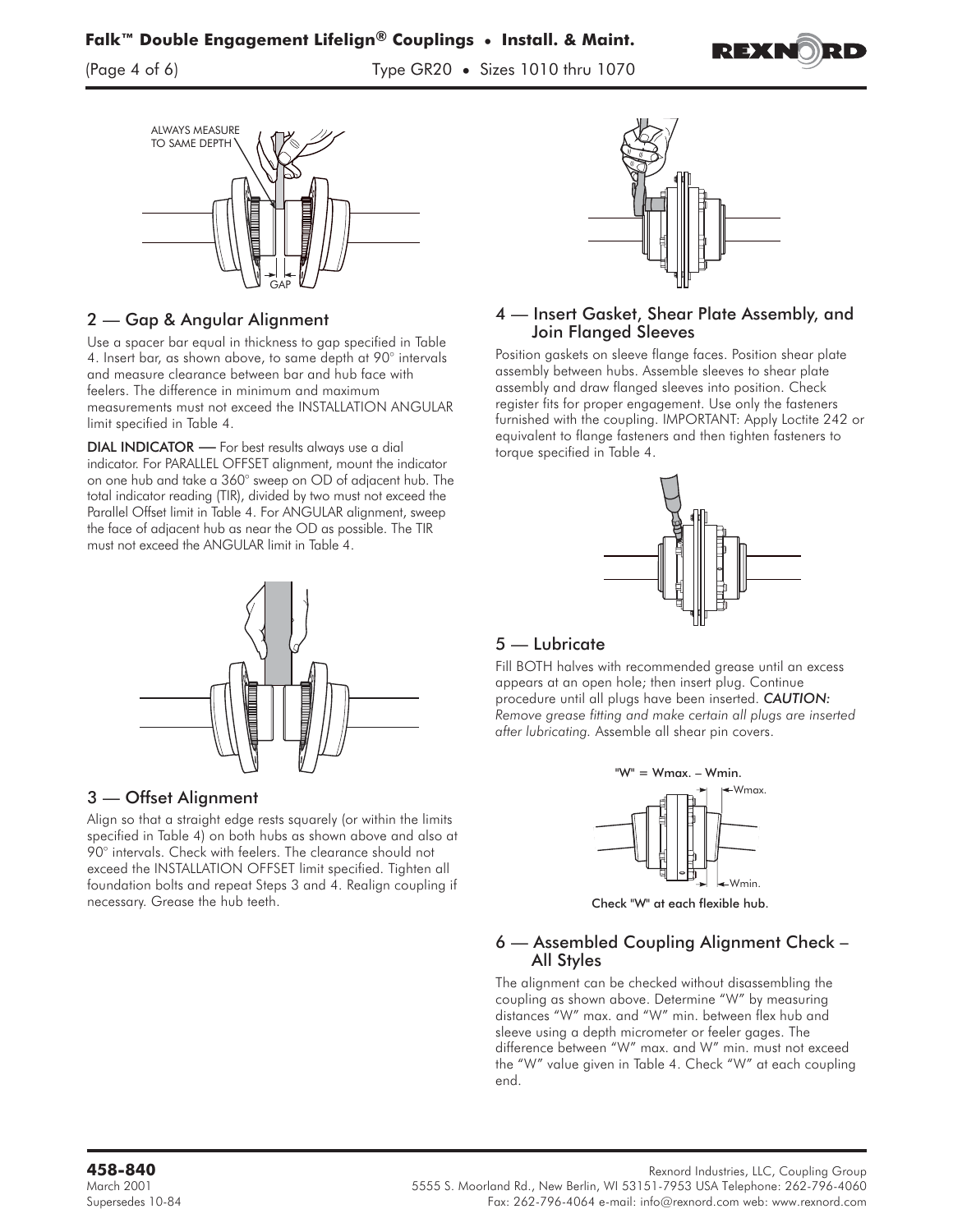

Type GR20 **•** Sizes 1010 thru 1070 (Page 5 of 6)

.<br>PI ATFS

SHEAR PIN

MATCH MARKS

## Type GR20 Shear Pin Replacement



Remove all shear pin covers. There are two (2) shear pin knock-out holes 180° apart in both shear plates. Line up knock-out holes of one shear plate with the broken shear pin halves in the other shear plate and drive out pin. Repeat procedure until all the broken pin halves are removed. NOTE:

A — Remove Broken Shear Pins

Damaged bushings must be replaced.

## B — Install Shear Pins

Install the same number of shear pins with the same shear ratings as were removed unless otherwise instructed. The shear pin bushing holes are stamped #1 thru #4 on both shear plates. There are match-marks  $(\rightarrow\leftarrow)$  at hole #1 on the shear plate outside diameter. Line up these match-marks and insert shear pins. The shear pins are a clearance fit. Cooling with dry ice or CO2 will aid assembly. DO NOT bend shear pins when driving them in. The shear pin shoulder must be seated against bushing face. Install fastener in the tapped hole in the end of the shear pins. Assemble all shear pin covers.

| TABLE 4 — Installation & Alignment Data For Type GR20 $\star$ — Dimensions – Inches (Metric – mm) |                                         |                           |                  |                 |                 |                 |                 |                 |                 |                 |                 |                 |                 |                 |                 |
|---------------------------------------------------------------------------------------------------|-----------------------------------------|---------------------------|------------------|-----------------|-----------------|-----------------|-----------------|-----------------|-----------------|-----------------|-----------------|-----------------|-----------------|-----------------|-----------------|
| <b>COUPLING SIZE</b>                                                                              |                                         |                           |                  | 1010            | 1015            | 1020            | 1025            | 1030            | 1035            | 1040            | 1045            | 1050            | 1055            | 1060            | 1070            |
| Gap                                                                                               |                                         |                           |                  | 1.406<br>(36)   | 1.562<br>(40)   | 1.819<br>(46)   | 1.875<br>(48)   | 2.040<br>(52)   | 2.375<br>(60)   | 2.375<br>(60)   | 2.375<br>(60)   | 3.470<br>(88)   | 3.470<br>(88)   | 3.470<br>(88)   | 3.470<br>(88)   |
| <b>Angular Offset</b><br>Max                                                                      |                                         |                           | .006<br>(0, 15)  | .007<br>(0, 19) | .009<br>(0, 23) | .011<br>(0, 28) | .013<br>(0, 33) | .015<br>(0, 39) | .018<br>(0, 46) | .020<br>(0, 51) | .022<br>(0, 55) | .024<br>(0,61)  | .026<br>(0,66)  | .031<br>(0,78)  |                 |
| Installation Limits .<br><b>Parallel Offset</b><br>Max                                            |                                         | .004<br>(0, 10)           | .004<br>(0, 10)  | .005<br>(0, 13) | .006<br>(0, 15) | .007<br>(0, 18) | .008<br>(0, 21) | .009<br>(0, 24) | .010<br>(0, 26) | .012<br>(0, 31) | .014<br>(0, 35) | .014<br>(0, 35) | .016<br>(0, 41) |                 |                 |
| ''W''                                                                                             |                                         | <b>Installation Check</b> | <b>All Types</b> | .006<br>(0, 15) | .007<br>(0, 19) | .009<br>(0, 23) | .011<br>(0, 28) | .013<br>(0, 33) | .015<br>(0, 39) | .018<br>(0, 46) | .020<br>(0, 51) | .022<br>(0, 55) | .024<br>(0,61)  | .026<br>(0,66)  | .031<br>(0, 78) |
| ''W''                                                                                             | <b>Operating Limit Check</b>            |                           | <b>All Types</b> | .035<br>(0,90)  | .045<br>(1, 13) | .054<br>(1, 38) | .067<br>(1, 71) | .079<br>(2,00)  | .092<br>(2, 33) | .108<br>(2,74)  | .121<br>(3,08)  | .131<br>(3, 33) | 144<br>(3,66)   | .157<br>(3,99)  | .183<br>(4,66)  |
| NLGI #0 Grease-Max #<br><b>Coupling Speed</b>                                                     |                                         |                           | 5000             | 4000            | 3600            | 2700            | 2400            | 2100            | 1900            | 1800            | 1750            | 1500            | 1400            | 1250            |                 |
| Range                                                                                             | <b>Falk LTG or</b><br>$NLGI \#I$ Grease | Min■                      | 1030             | 700             | 550             | 460             | 380             | 330             | 290             | 250             | 230             | 210             | 190             | 160             |                 |
| (rpm)                                                                                             |                                         | Max                       | 5000             | 4000            | 3600            | 2700            | 2400            | 2100            | 1900            | 1800            | 1750            | 1500            | 1400            | 1250            |                 |
| Grease - pounds (kg) - Per coupling Half                                                          |                                         |                           | .05<br>(0,023)   | .09<br>(0,04]   | .15<br>(0,068)  | .26<br>(0, 12)  | .40<br>(0, 18)  | 60<br>(0,27)    | .03<br>(0, 47)  | 1.25<br>(0, 57) | 2.00<br>(0, 91) | 2.50<br>(1, 13) | 3.75<br>(1, 70) | 5.00<br>(2, 27) |                 |
| Flange Bolt Torque - Ib-in (Nm)                                                                   |                                         |                           | 108<br>(12)      | 372<br>(42)     | 900<br>(42)     | 1800<br>(102)   | 1800<br>(102)   | 3000<br>(203)   | 3000<br>(203)   | 3000<br>(203)   | 3000<br>(339)   | 3000<br>(339)   | 3000<br>(339)   | 3000<br>(339)   |                 |

★ Refer to Selection Guide 451-110 for maximum bores and Engineering Manual 427-108 for reboring instructions.<br>‡ Couplings with NLGI #0 grease may be operated at any speed between zero and the maximum shown.<br>● Flexible co